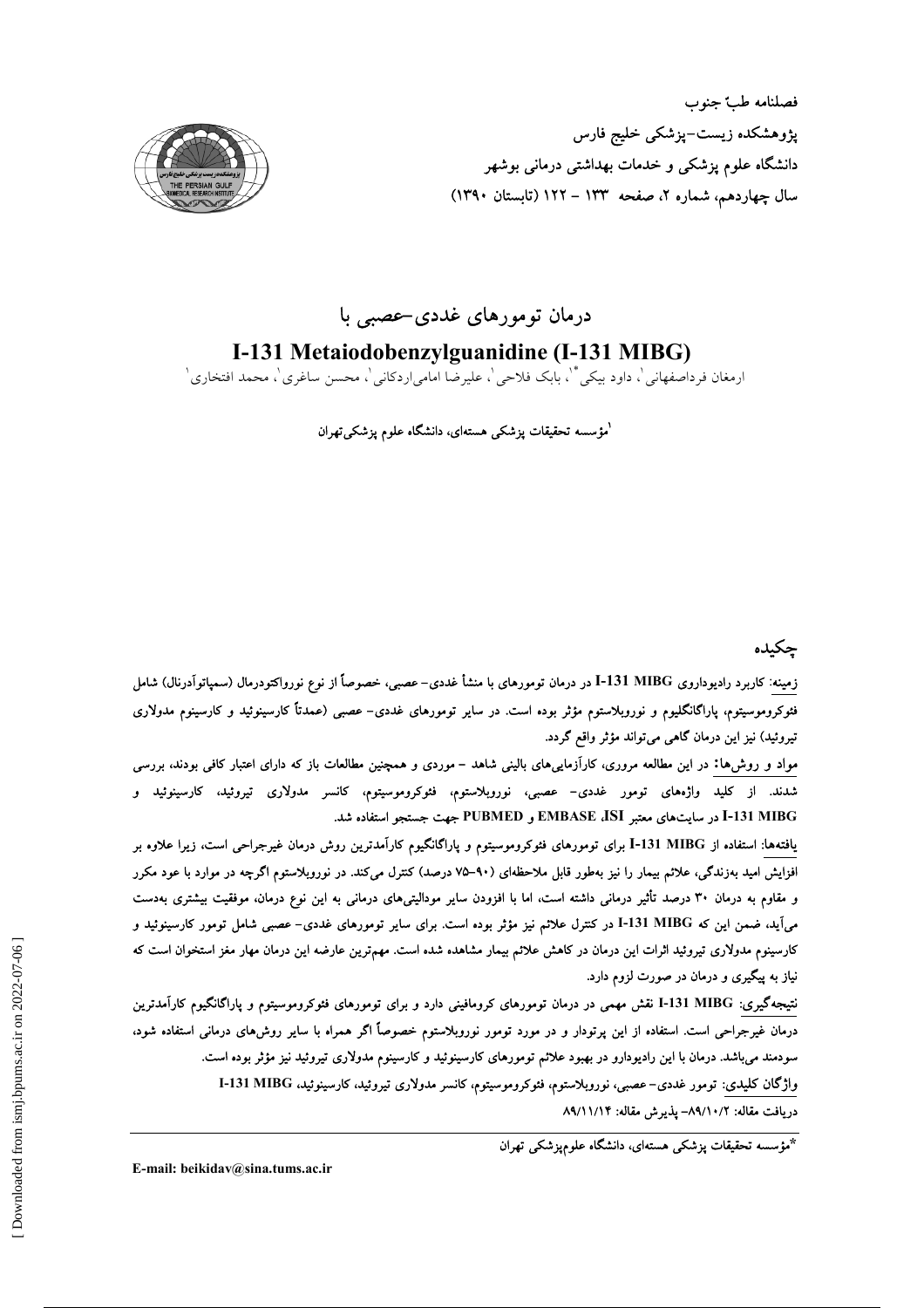#### مقدمه

تومورهای غددی- عصبی گروهی از نئوپلاسمها با رفتارهای بالینی مختلف هستند. رشد و گسترش آنها اغلب بسیار آهسته است و در ابتدا بدون علائم هستند. لذا اغلب در زمان تشخیص متاستاتیک بوده و توسط جراحی غیرقابل درمان هستند. ظهور روش درمانی استفاده از مواد رادیواکتیو که با کاهش سلولها هم برای کنترل رشد تومور و هم برای مهار تولید هورمون مؤثر است، امیدوار کننده بوده است (١). استفاده از (I-131 MIBG) د). Metaiodobenzylguanidine در درمان تومورهای اندوکرین از ۳۰ سال پیش معرفی شده است. این روش یک نوع رادیو درمانی داخلی مؤثر برای تومورهای کرومافینی شامل نوروبلاستوم، فئوکروموسیتوم و پاراگانگلیوم است و در کارسینوئید و سایر تومورهای کمتر شایع نیز کاربرد دارد (۲). نتایج کل<sub>ی</sub> پاسخ بهدرمان نوروبلاستومای مقاوم به درمان يا عودكننده با I-131 MIBG حدود ٣٠ درصد است (۱۱-۳) که با استفاده از درمانهای ترکیبی نظیر شیمیدرمان، ترکیبات حساس کننده به پرتو و پیوند اتولوگ سلول بنیادی بهبود بیشتری می یابد (۲).

این روش برای درمان فئوکروموسیتوم و یا پاراگانگلیوم در حال حاضر کارآمدترین روش درمان غیرجراحی است. میزان پاسخ به درمان بین ۳۰ تا ۴۷ درصد برای پاسخ مورفولوژیک و ۹۰-۷۵ درصد برای پاسخ علامتی است (۱۴–۱۲). اگرچه این روش در درمان تومور كارسينوئيد كمتر مؤثر است، ولي می تواند منجر به توقف رشد تومور و کاهش قابل توجه علائم بیمار که ناشی از عملکرد ترشحی تومور می باشد، گردد (۱۳، ۱۵ و ۲۱). درمان با I-131 MIBG در برخی موارد کانسر مدولاری تیروئید

متاستاتیک نیز خصوصاً اگر عملکردی باشد، می تواند مؤثر باشد (۱۹ و ۲۱). این مقاله، مروری بر وضعیت فعلی و نتایج درمان تومورهای نوراندوکرین خصوصاً نوروبلاستوم، فئوكروموسيتوم و ياراگانگليوم با -I 131 MIBG است.

### مواد و روش کار

برای تحقیق حاضر از کلید واژههای تومور غددی-عصبي، نوروبلاستوم، فئوكروموسيتوم، كانسر مدولاري تیروئید، کارسینوئید و I-131 MIBG در سایتهای معتبر ISI، EMBASE، PUBMED جهت جستجو استفاده شد. از مطالعات کارآزمایی بالینی یا باز بهشرط داشتن اعتبار كافي استفاده شد. از مجموع ۱۰۵ منبع بررسی شده، ۷۸ منبع جهت استفاده در مطالعه دارای اعتبار كافى تشخيص داده شد.

#### بافتهها

#### Radioiodine (I-131)

I-131 در دسترس ترین رادیوداروی درمانی است. این رادیونوکلاید که عمدتاً برای درمان بیماریهای تیروئید استفاده میشود، برای نشاندار کردن MIBG نيز استفاده مي شود و I-131 MIBG بهدست آمده برای تصویربرداری و درمان تومورهای غددی-عصبی کاربرد دارد (۱).

این رادیونوکلاید پارتیکلهای بتا با انرژی ماکزیمم Mev ۰/۶۱ و انرژی متوسط Mev ۰/۱۹۲ تولید می کند (۲۳ و ۲۴). این پرتوها علاوه بر اثر مستقیم بر روی هسته سلول هدف، باعث ایجاد صدمه به سلولهای مجاور نیز میگردند. این صدمه ممکن است به علت گسترش انرژی تشعشع به اطراف سلول هدف یا ناشی از آزاد شدن متابولیتهای توکسیک از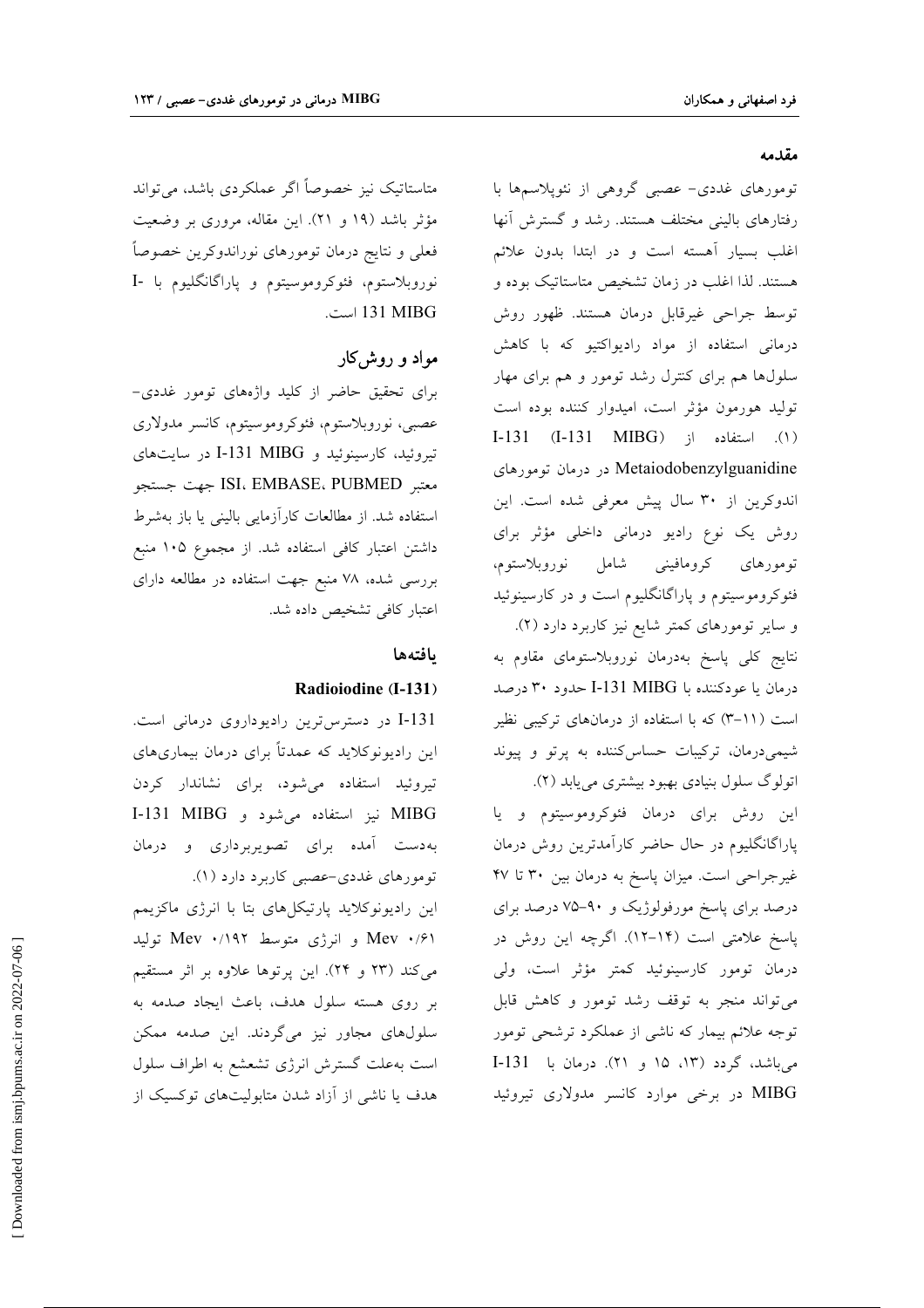سلولهای صدمه دیده بهنواحی مجاور باشد (۲۵). این اثر به اصطلاح "تأثیر ناظر" گفته می شود و ممکن است ناشی از آزاد شدن رادیکالهای آزاد یا توكسينها باشد كه موجب التهاب و واسكوليت مي شود (۲۶).

I-131 با نیمه عمر ۸٬۰۴ روز علاوه بر اشعه بتا با اثر درمانی، اشعه گاما با انرژی Kev ۳۶۴ نیز دارد که می تواند برای تصویربرداری استفاده شود (۲۳). این تصويربرداري اجازه مشخص شدن نواحى جاذب I-131 MIBG را می دهد که نمایانگر قابلیت استفاده از این روش برای درمان میباشد. پس از درمان نیز تصویربرداری با دوز بالای درمانی ممکن است نواحی درگیری را با حساسیت بالاتری مشخص نماید.

# درمان با استفاده از I-131 MIBG در تومورهای غددی- عصبی

MIBG بهطور انتخابی توسط تومورهای فئوکروموسیتوم و پاراگانگیوم و در بعضی از موارد گهگاهی وسط تومورهای کار سینوئید و مدولاری تیروئید تجمع می یابد (۲ و ۲۷). جذب اختصاصی از طریق ترانسپورتر نورایی نفرین که یک پروسه فعال و وابسته به انرژی است، صورت گرفته که مسئول تجمع راديونوكلايد با گراديان بالا مىباشد (٢). مکانیزم اثر درمانی رادیوداروی I-131 MIBG پس از جذب در نواحی سرطانی، پرتوهای یونیزه کننده ناشی از استحاله I-131 میباشد. ۹۰ درصد این اثرات درمانی، ناشی از اشعه بتا است که حدود ۰/۵ میلی متر در بافت حرکت می کنند (۲۸ و ۳۲).

# اندیکاسیونها و کنتراندیکاسیونهای درمان با **I-131 MIBG**

در ابتدا تومور بايد جذب و احتباس كافي از

I-131 MIBG را در اسکنی که قبل از درمان از بیمار به عمل می آید، نشان دهد. تومورهایی که در آنها معمولاً چنين وضعيتي وجود دارد شامل: فئوكروموسيتوم غيرقابل جراحي، پاراگانگليوم غیرقابل جراحی، تومورکارسینوئید غیر قابل جراحی، مرحله سه یا چهار نوروبلاستوم، کانسر مدولاری تیروئید متاستاتیک یا عود کننده میباشد. كنتراندريكاسيونهاى مطلق انجام اين درمان شامل بارداری-شیردهی، انتظار زندگی کمتر از سهماه (مگر در موارد درد استخوانی شدید مقاوم به درمان) و نارسایی کلیوی که نیاز به دیالیز در زمان کوتاه داشته باشد، میباشد. کنتراندیکاسیونهای نسبی شامل بیمار غیر قابل بستری، بی|ختیاری ادرار، عملکرد کلیوی مختل (ریت فیلتراسیون گلومرولی کمتر از ۳۰ ml/min)، مهار مغز استخوان (تعداد گلبول سفید کمتر از ۳۰۰۰، تعداد یلاکت کمتر از ۱۰۰۰۰۰) میباشد.

در موارد کمبودن تعداد گلبول سفید و پلاکت، تهاجم وسیع مغز استخوان و اختلال عملکرد کلیوی، باید دوز تجویزی را کاهش داده و پیگیری دقیق صورت گېر د (۲۴).

### آمادهسازي بيمار

وجود اسکن MIBG مثبت برای انجام درمان ضروری است. این اسکن مشخص میکند که آیا تمام یا برخی از ضايعات اوليه يا متاستاتيك جاذب I-131 MIBG میباشند یا خیر. داروهای تداخل کننده با جذب MIBG نظیر رزرپین، بلوککنندههای کانال کلسیم، و سمپاتومیمتیکها باید قطع شوند (۳۳).

بهرحال باید توجه داشت که در برخی بیماران با تومورهای مترشحه کاتکل آمین، با قطع داروها امکان بروز مجدد علائم وجود دارد. خصوصاً افزايش فشار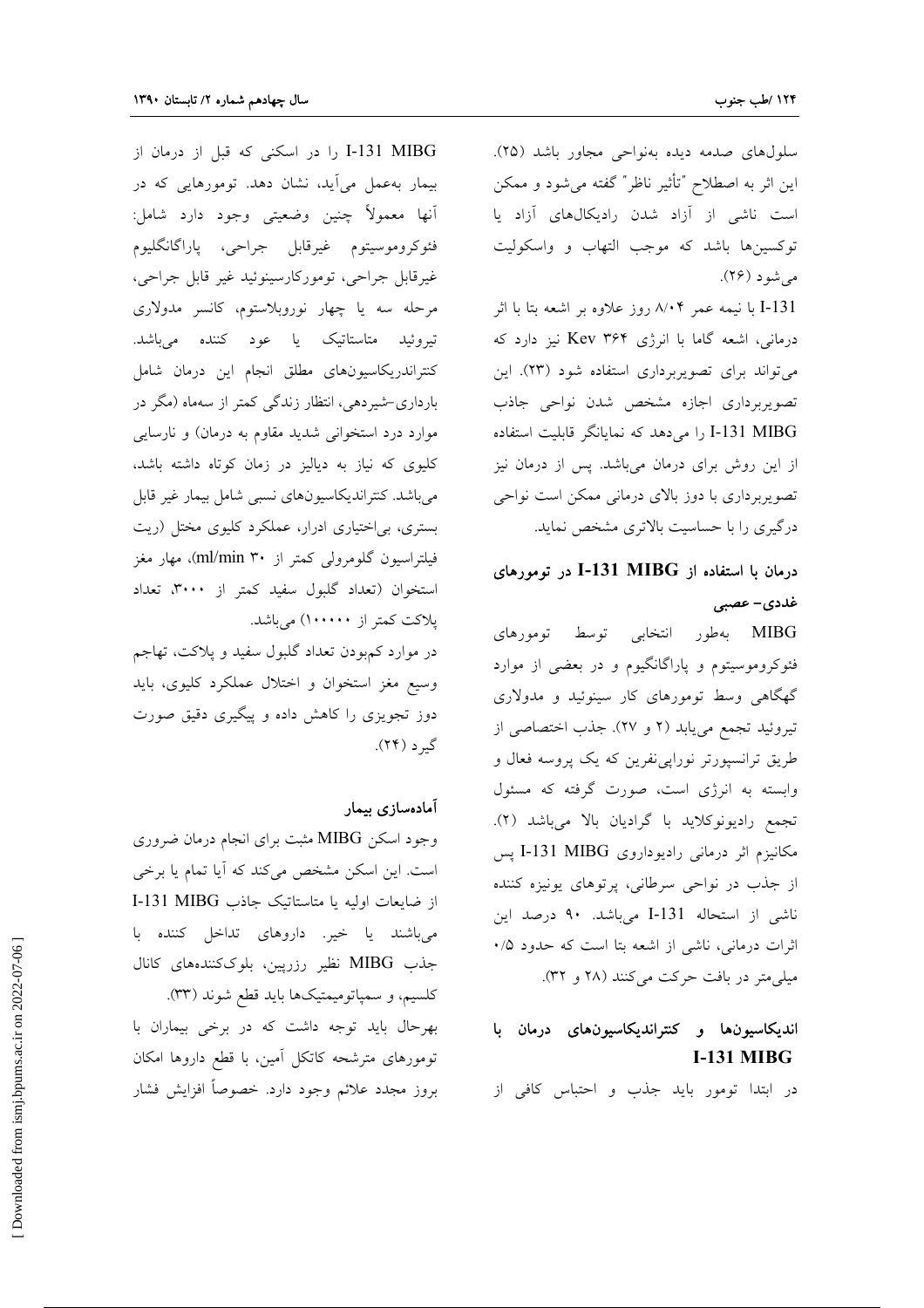خون به دنبال تجويز درماني I-131 MIBG ممكن است ايجاد شود (۳۴). لذا توصيه مي شود در اين بیماران، درمان و حتی اسکن تشخیصی قبل از درمان بدون قطع دارو صورت گیرد، گرچه مصرف بتا بلوکرها و بلوک کنندههای کانال کلسیم میتواند مؤثر بودن این روش را کاهش دهد. در بیماران دیگر تجویز أهسته I-131 MIBG، كه در صورت ايجاد فشار خون بايد متوقف شود، توصيه مي گردد (٢۴).

برای پیشگیری از جذب ید در غده تیروئید که می تواند منجر به کمکاری تیروئید گردد، باید این غده توسط مقادیر بالای یدید پتاسیم که ۲۴-۱۲ ساعت قبل از تجويز I-131 MIBG شروع مى شود و برای ۴-۲ هفته ادامه مییابد، بلوک گردد. میتوان برای این کار از تجویز پرکلرات که ۱۲-۴ ساعت قبل از تجویز I-131 MIBG شروع می شود و تا یک هفته ادامه می یابد، استفاده کرد (۲). همچنین تجویز لوگل به میزان یک قطره در هر کیلوگرم با حداکثر ۴۰ قطره (۲۰ قطره دوبار در روز) جهت حصول این هدف مي تواند صورت گيرد (٢۴).

در درمان نوروبلاستوم افزایش فشارخون پس از تجویز I-131 MIBG بهاندازه فئوكروموسيتوم و پاراگانگيوما شايع نيست. با وجود اين، درمان ضد فشار خون خصوصاً بلوک کنندههای آلفا باید مهیا باشند. استفاده پیشگیرانه از داروهای ضدتهوع مورد بحث است. در صورتیکه ضروری تشخیص داده شود کاتتر ادراری جهت پیشگیری از تشعشع زیاد بیمار و شخص مراقب او باید صورت بگیرد، زیرا بیشتر از ۵۰ درصد از دوز تجویزی در طی ۴۸ ساعت توسط ادرار دفع مي گردد (٣٥–٣٧).

شخص مراقب بيمار بههيچ وجه نبايد باردار باشد. توضیحات لازم جهت آمادهسازی بیمار، افراد مراقب و پرسنل درمانی باید قبل از تجویز رادیودارو بهطور کامل

داده شود تا از تشعشع اضافی و غیرضروری در حین درمان جلوگیری شود. این مطلب خصوصاً در مواردی که بیمار طفل کوچکی است که ممکن است نیاز به تماس زیاد داشته باشد صادق است. در چنین مواردی آموزش كافى به مراقبان مى تواند تا حد قابل توجهى پرتوگیری را کاهش دهد. اشخاص مراقب باید مجهز به دوزيمتر جيبي باشند (٢).

درمان نوروبلاستوم با I-131 MIBG

نوروبلاستوم شايع ترين تومور خارج جمجمه كودكي است. این بیماری موجب حدود ۱۵ درصد از مرگهای وابسته به سرطان در کودکان میشود. تعیین شیوع واقعی مشکل است زیرا بهبود خودبهخود، خصوصاً در اوایل کودکی شایع است (۳۸). شیوع بیماری حدود ۱۰ نفر در هر یک میلیون نفر زير سن ١٥ سال است (٣٩). بيشتر از ٧۵ درصد تومورها زیر ۴ سالگی رخ میدهند. نوروبلاستوم یک تومور جنینی سیستم عصبی سمپاتیک محیطی مترشحه كاتكل آمين و يا متابوليتها است. اين تومور پیشآگهی بدی خصوصاً در مراحل پیشرفته که میزان امید بهزندگی کمتر از ۴۰ درصد است، دارد (۴۲–۴۰). نوروبلاستوم ترانسپورتر نوراپی نفرین را بیان میکند و با افزایش سطح ادراری متابولیتهای كاتكل آمينها نظير وانيل ماندليك اسيد، هومووانیلیک اسید، یا دوپامین همراه است. شایع ترین محلهای درگیری اولیه مدولای آدرنال و تیغه عصبی است و شایع ترین نواحی متاستاتیک، مغز استخوان، استخوان و سیستم لنفاتیک است. چندین پارامتر باید در ارزیابی پیش آگهی و طبقهبندی ریسک مورد نظر قرار بگیرد که مهمتر از همه مرحلهبندی (staging) و سن (در کودکان زیر یک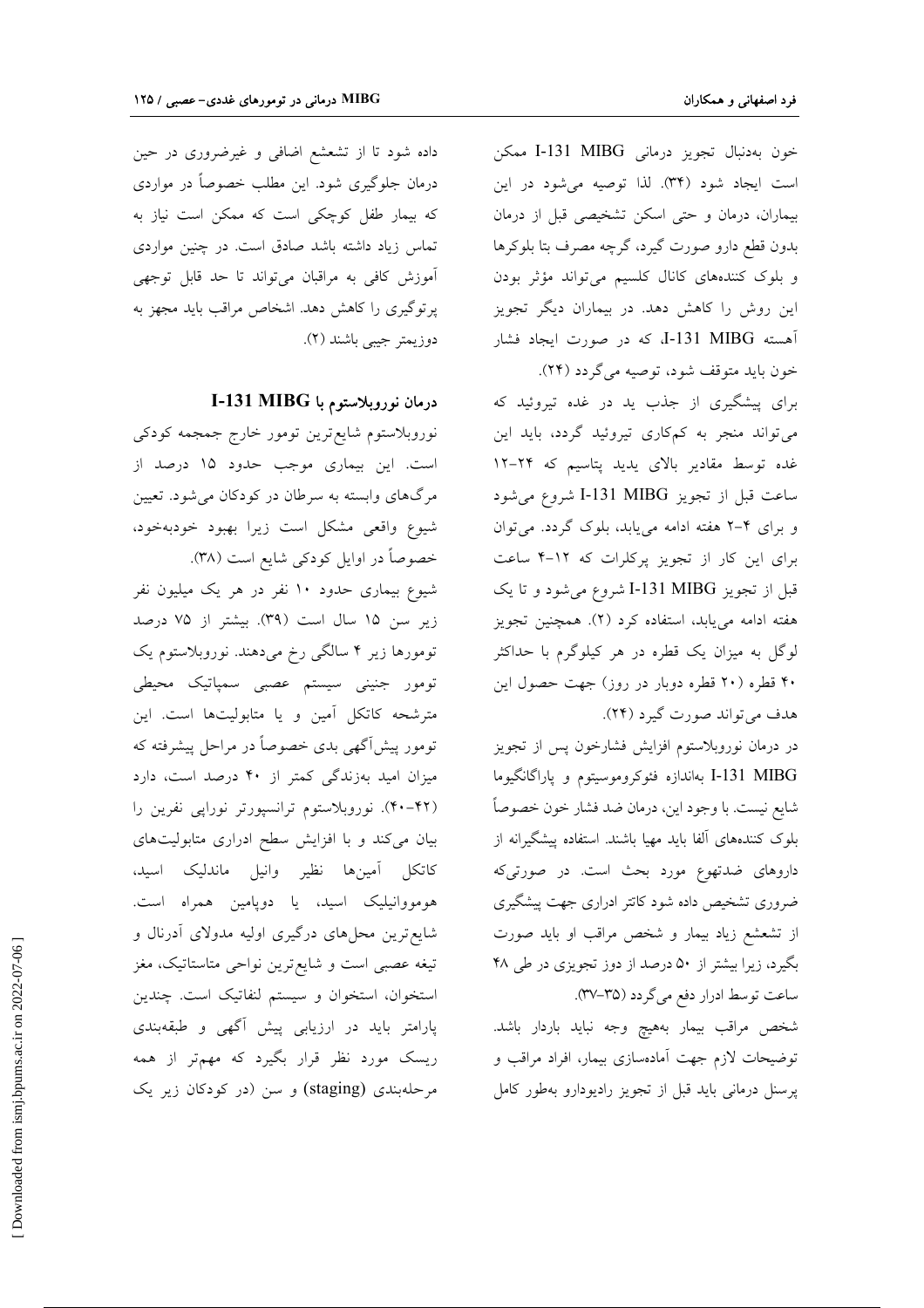سال پیش آگهی بهتر است) میباشد (۴۳ و ۴۴). اغلب بیماران ابتدا با بیماری متاستاتیک مراجعه می کنند. مرحلهبندی و طبقهبندی بر اساس سیستم بین المللی طبقهبندی و مرحلهبندی صورت می گیرد (۴۵). مرحله I به معنای تومور موضعی است که کاملاً برداشته شده و غده لنفاوی منفی بوده است. در مرحله II، تومور بهصورت غیرکامل برداشته شده، در مرحله IIa، غدد لنفاوي منفي است و در مرحله IIB غدد لنفاوى همان طرف مثبت و غدد لنفاوى طرف مقابل منفی هستند. مرحله III شامل تومورهای انفیلتره غیرقابل برداشت و یا گرفتاری غدد لنفاوی طرف مقابل میباشد. مرحله IV که فرم منتشر به غدد لنفاوي ديستال، استخوان، مغز استخوان، كبد يا سایر ارگانها است، با پروگنوز بسیار بد همراه است. مرحله IVS شامل کودکان زیر یک سال، تومور اولیه لوكاليزه، انتشار فقط به كبد، يوست، يا مغز استخوان با احتمال بالقوه بهبود خودبخودي مي باشد (٢).

مرحلهبندی اولیه شامل سونوگرافی، سی تی اسکن یا MRI، سنتی گرافی MIBG، توموگرافی ناشی از نشر يوزيترون با فلوروداكسي گلوكز (-F-18 FDG PET/CT) یا PET/CT و اسکن استخوان (در موارد منفي بودن اسكن MIBG) و بيويسي مغز استخوان است. در موارد منفی بودن اسکن MIBG، تصويربرداري رسپتور سوماتواستاتين (octreotide) کمککننده است. برای تعیین ریسک و طراحی صحيح درمان، آمپليفيكاسيون انكوژن وابسته به  $(MYCN)$ ويروسي ميلوسيتوماتوزيس کروموزم 17qgain و حذف کروموزمهای 1p و 11q از پارامترهای مهم هستند (۴۸-۴۶). برای ارزیابی درمان نیز از روشهای فوق استفاده می شود که به این منظور اسکن MIBG با توجه به توانایی تشخیص

بافت اسکار از بافت تومور از اهمیت بهسزایی برخوردار است. بیش از ۹۰ درصد تمام تومورهای نوروبلاستوم، MIBG را جذب می کنند. MIBG از طريق انتقال دهنده نوراپي نفرين بهطور فعال به داخل سلولهای نوروبلاستوم انتقال مییابد و عمدتاً در سیتوپلاسم و میتوکندری تجمع مییابد. هیپوکسی سبب كاهش جذب MIBG مي شود (٢).

### یتانسیل های درمانی

از آنجا که درمان نوروبلاستوم با استفاده از I-131 MIBG معمولاً در مراحل آخر بيماري استفاده می شود، توانایی واقعی این درمان، خصوصاً به عنوان خط اول درمانی، قابل تعیین نیست. به طور کلی، میزان پاسخ در بیماران با عود نوروبلاستوم یا بیماری مقاوم حدود ۳۰ درصد است (۳ و ۱۱).

I-131 MIBG در درمان مرحله III و IV در نوروبلاستوم استفاده میشود. هدف درمانی علاوه بر کنترل رشد تومور، تسکین درد نیز میباشد.

نتايج بهدست آمده از تحقيق دوكراكر (de Kraker) و همکاران نشانگر این است که پاسخ درمانی عینی در بیمارانی که دو دوره درمان دریافت کرده بودند ۶۶ درصد بود. در گروهی که این روش قبل از جراحی استفاده شده بود، میزان پاسخ کلی ۷۳ درصد بو د (۴۹).

علاوه بر عود، درمان با I-131 MIBG برای القاء درمان نیز بهکار میرود، به اینترتیب که موجب قابل عمل جراحي شدن تومور شده يا مقاومت درماني ايجاد شونده توسط شیمی درمانی را از بین میبرد (۴۹ و ۵۰). نتایج درمان بوسیله میانو (Miano) و همکاران نشاندهنده این است که شامل نمودن I-131 MIBG در رژیمهای شیمی درمانی که با درمان با سلول بنیادی دنبال می شود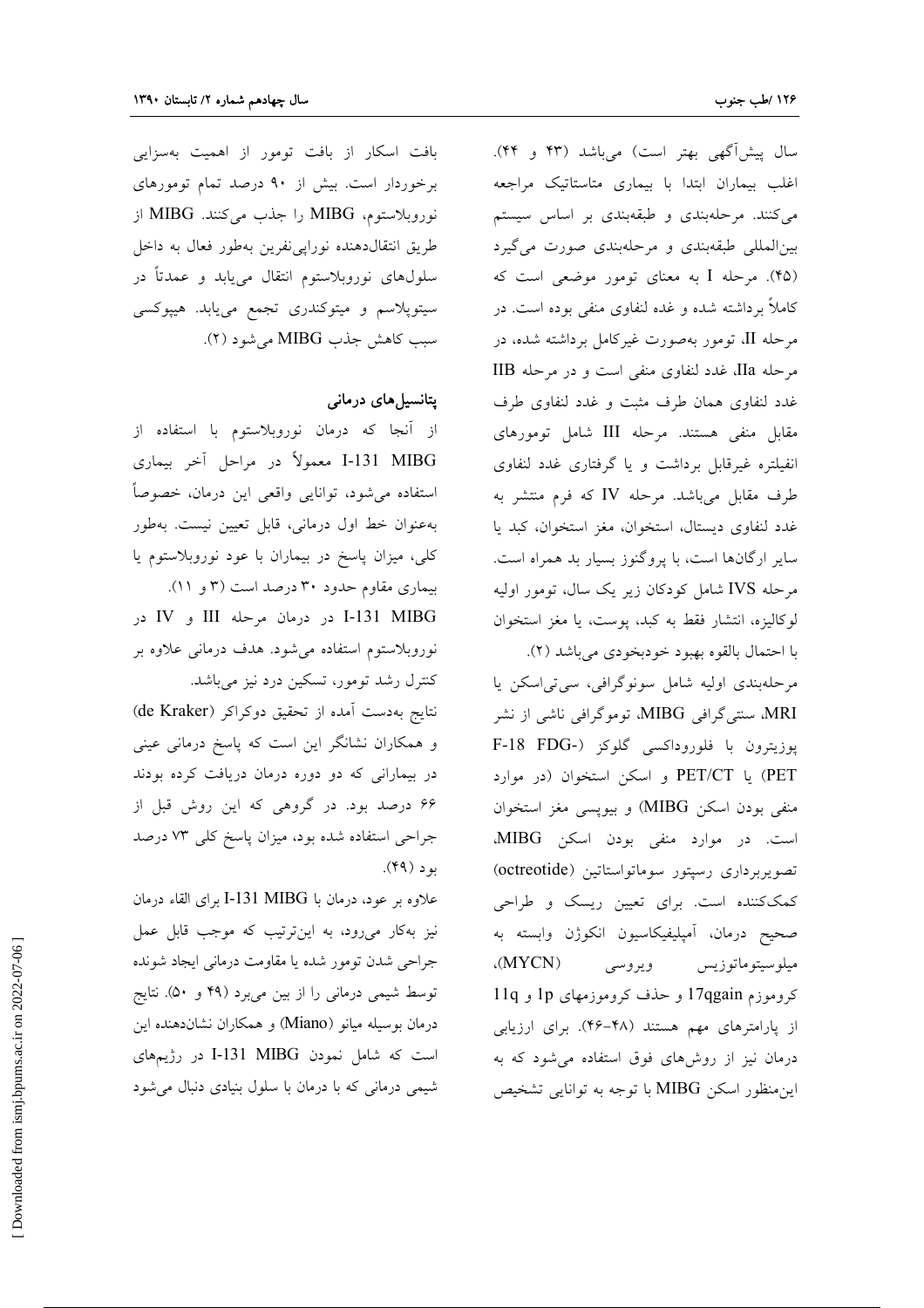در نجات کودکان مبتلا به نوروبلاستوم مؤثر است (۵۱). کنترل درمان در نوروبلاستوم شامل روشهای شکل شناسی نظیر سونوگرافی، CT ،MRI و نیز روشهای عملکردی نظير سنتي گرافي و PET مي باشد (۵۲). البته، اسكن MIBG یکی از روشهای اصلی تصویربرداری در کنترل درمان و پیگیری بیمار است. هنگامی که در اسکن کنترل، نواحی MIBG مثبت قبلی، منفی شوند نشاندهنده کنترل بیماری است. در کل، استفاده از یک نوع رادیودارو هم برای درمان و هم پیگیری مناسب نمی باشد. مثلاً در سرطان تیروئید با استفاده از يد براى هر دو هدف، نواحى با افتراق كم، ممكن است شناخته نشوند. یک روش اثبات شده برای ارزیابی كوتاه مدت قابليت زنده ماندن، اسكن با F-18 FDG است. بهرحال هنوز در مورد نوروبلاستوم اطلاعات كافى وجود ندارد که این روش عملکردی برای ارزیابی درمان با I-131 MIBG مناسب باشد. روشهای درمانی بهطور عمده وابسته به مرحله اوليه بيماري است. براي بیمارن با مرحله I یا II و خصوصیات خوب بیولوژیک تومور، اغلب موارد درمان جراحی به تنهایی شفابخش است. در مرحله III، جراحی بهعلاوه شیمی درمانی اغلب روشهای درمانی انتخابی هستند. در مرحله IV و بیماران با تومورهای لوکورژیونال، درمان چندگانه شامل شیمی درمانی، جراحی، رادیاسیون منطقهای و درمان با دوز بالای I-131 MIBG و ييوند مغز استخوان استفاده مي شود (٢).

# درمان فئوكروموسيتوم و پاراگانگليونوما با I-131 **MIBG**

فئوکروموسیتوم و پاراگانگلیونوما تومورهای با منشأ بافت كرومافين هستند. فئوكروموسيتوم از منشأ مدولای آدرنال و پاراگانگلیونوما از نواحی خارج آدرنال در طول زنجیره سمپاتیک یا پاراسمپاتیک منشأ مي گير ند (۵۳).

درمان دارویی این بیماری بر اساس استفاده از آلفا

بلاکرها و سپس (بعد از ۲۴–۴۸ ساعت) تجویز بتا بلاکرها، خصوصاً در موارد تاکیکاردی میباشد. به دنبال این درمان و کنترل فشارخون، برداشتن تومور توسط جراحی یا لاپاروسکوپی صورت میگیرد. در موارد بدخيم، درمان بهعلت رخداد زودرس متاستازها مشکل است و از شیمی درمانی و درمان با پرتو استفاده می شود (۵۴).

در حال حاضر استفاده از روش درمان با I-131 MIBG مؤثرترين روش غيرجراحي در درمان تومورهای مذکور میباشد (۱ و ۲). رژیمهای درمانی مختلف با استفاده از دوزهای ۳/۷ تا ۱۱/۱ GBq با طیف وسیعی از دوزهای تجمعی توصیف شده است (۵۵). این روش درمانی در صورتی مناسب است که در اسكن انجام شده با I-131 MIBG يا I-123 MIBG جذب در تومورهای اولیه و متاستازها وجود داشته باشد. اخیراً، محاسبه کمی بیان VMAT1 & 2 در نمونههای جراحی نیز بهعنوان وسیله پیش گویی پاسخ به درمان استفاده شده است (۵۶). ممکن است چندین درمان در فواصل ۶–۳ ماهه برای بهدست آوردن پاسخ مناسب درمانی مورد نیاز باشد.

بر اساس اطلاعات فعلى ميزان پاسخ بهدرمان بين ٣٠ تا ۴۷ درصد برای پاسخ شکلشناسی و ۹۰-۷۵ درصد برای پاسخ علامتی است (۲). در یک مطالعه گذشتهنگر بر روی ۳۷ بیمار که با I-131 MIBG درمان شده بودند با دوره متوسط پیگیری ۳۲ ماهه، بیماری پایدار در ۸۲ درصد در موارد درمان با I-131 MIBG بهتنهایی، و در ۸۴ درصد موارد در درمان I-131 MIBG همراه با سایر روشها بهدست آمد (۱۶). بهطور کلی، برای اکثر بیماران، درمان با I-131 MIBG درمان علاجهخش نمىباشد. تأثير زمان درمان در طی دوره طبیعی بیماری و اثرات ترکیب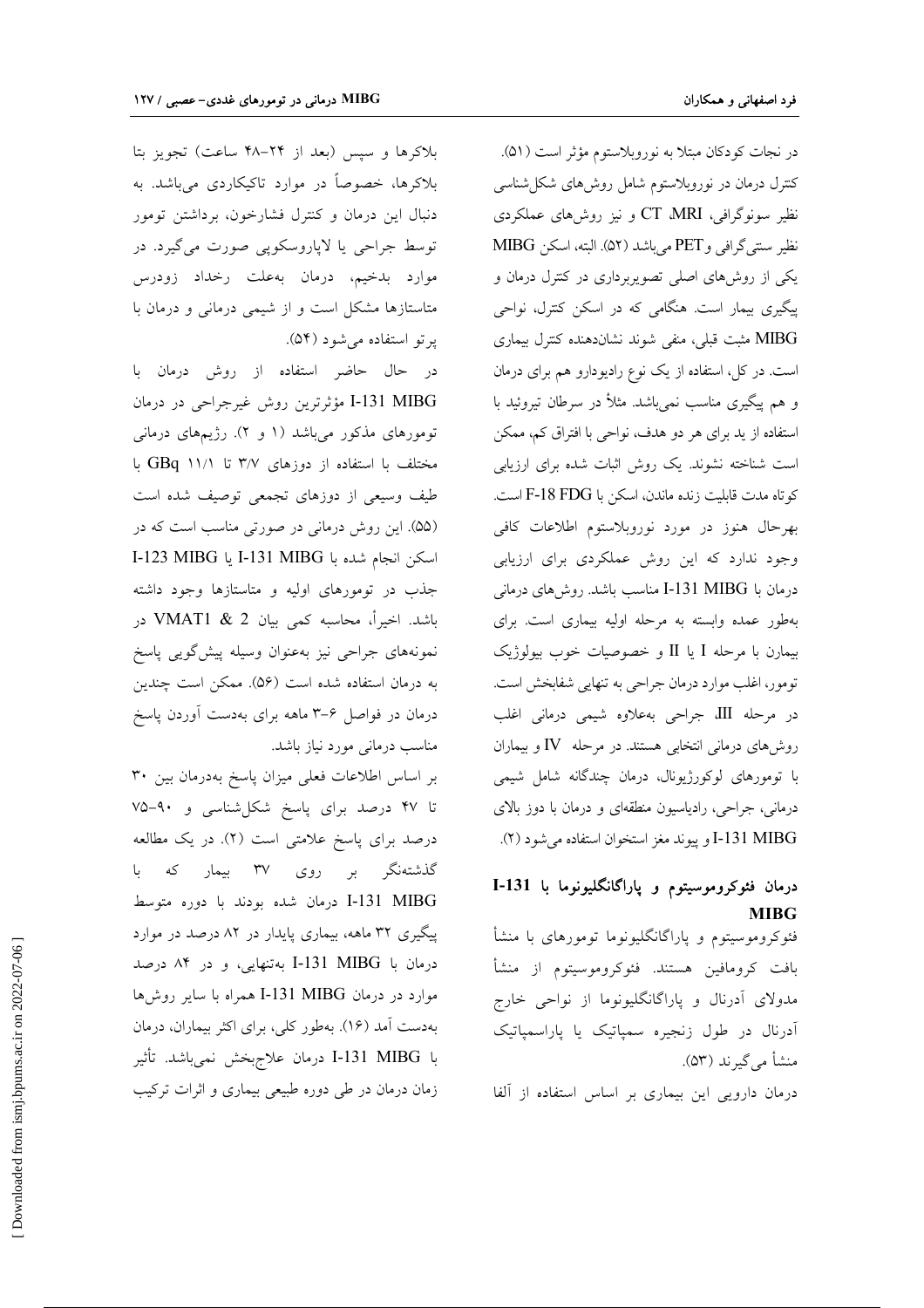این درمان با سایر مودالیتیها، نظیر استفاده از MIBG بهعنوان درمان ادجوانت برای ریشهکن کردن بیماری باقي مانده بعد از جراحي تحت تحقيق است (١). در مطالعه سزالات (Szalat) و همکاران در مواردی که در درمان تومور فئوكرموسيتوم علاوه بر جراحي، -I 131 MIBG درمانی نیز صورت گرفته بود امید به زندگی ۱۰ ساله در موارد بعد از تشخیص اولیه۵۰ درصد و بعد از تشخیص متاستاز ۲۵ درصد بود (۵۷). در مطالعه اندرسن (Andersen) و همکاران انجام درمان ادجوانت با I-131 MIBG يا آنالوگهاى سوماتوستاتین برای فئوکروموسیتوم یا پاراگانگلیوم در ۳۰ درصد موارد پاسخ نشان داد (۵۸). در ضمن هنوز مشخص نیست که درمان با یک دوز واحد بالا امتیازاتی بر چندین درمان با دوز پائین داشته باشد (۶۳–۵۹). اثر ضد ترشحی درمان که تأثیر تسکینی قابل ملاحظهای داشته و به عنوان پاسخ به درمان ملحوظ می گردد با استفاده از این درمان قابل ملاحظه و ۹۰-۷۵ درصد بوده است (٢). در مطالعات ديگرى نيز اثرات مطلوب درمانيI-131 MIBG هم از لحاظ افزودن اميد به زندگی و هم کاهش ترشح هورمون مشاهده شده است (۶۲ و ۶۴).

دوز تجویزی در تومورهای غددی-عصبی بزرگسالان ۳۰۰–۱۰۰ میلی کوری I-131 MIBG است. برخی مراکز از معیار وزن بدن استفاده میکنند (۲/۵ mCi/per kg) (۶۵ و ۶۶). استفاده از دوزهای بالای درمانی با این رادیو دارو در حال تحقیق است. برنامه درمانی آنها شامل تجویز دوزهای واحد بین ۵۰۰ تا ۱۲۰۰ میلی کوری (متوسط nCi/kg)، پس از جمع آوري سلول بنیادی محیطی بوده است. با این روش این محققین نه تنها میزان بالای پاسخ درمانی را در تومورهای جامد مشاهده کردند، بلکه امید بهزندگی قابل ملاحظهای را

نيز بەدىست أوردند (۶۷). لازم به ذکر است که تومورهای سلول کرومافینی

علاوه بر تمایل به تجمع MIBG، بهطور شایع رسپتورهای سوماتوستاتینی را هم بیان میکنند. بههمين علت أنالوگهاى سوماتوستاتين نيز، اگرچه بهتعداد محدود، در درمان فئوكروموسيتوم استفاده شدهاند (۶۸).

کارسینوم مدولری تیروئید ا با درمان I-131 Metaiodobenzylguanidine (MIBG) یک اندیکاسیون نادر، ولی هنوز معتبر، استفاده از درمان I-131 MIBG برای کارسینوم مدولاری تیروئید متاستاتیک غیر قابل جراحی است. برای در نظر گرفتن این درمان باید یا پیشرفت تومور یا عملکردی بودن تومور بهنحوی که کیفیت زندگی را مختل نماید (نظیر ایجاد اسهال ناشی از ترشح کلسی تونين) وجود داشته باشد (٢). جذب MIBG كه در اسکن تشخیصی در ۱/۳ بیماران مبتلا به این نوع تومور وجود دارد، باید حتمأ وجود داشته باشد که این نوع درمان مد نظر قرار گیرد (۱۹).

پاسخ بهدرمان در این تومور حدود ۳۰ درصد است و حدود ۵۰ درصد دیگر ممکن است وضعیت پایدار پیدا کنند. بیشترین سودمندی این درمان در بهبود علائم بیماران در حضور بیماری فونکسیونل است. مجدداً، حداقل ۵۰ درصد این بیماران کاهش قابل ملاحظه علائم وابسته بههورمون پيدا مى كنند كه در بهبود کیفیت زندگی آنها بسیار حائز اهمیت است  $(Y^{\dagger}, P^{\dagger}, P^{\dagger})$ 

#### درمان تومور کارسینوئید با I-131 MIBG

درمان I-131 MIBG در تومور كارسينوئيد نيز عمدتاً اثر تسکینی در موارد تومور عملکردی دارد. کاهش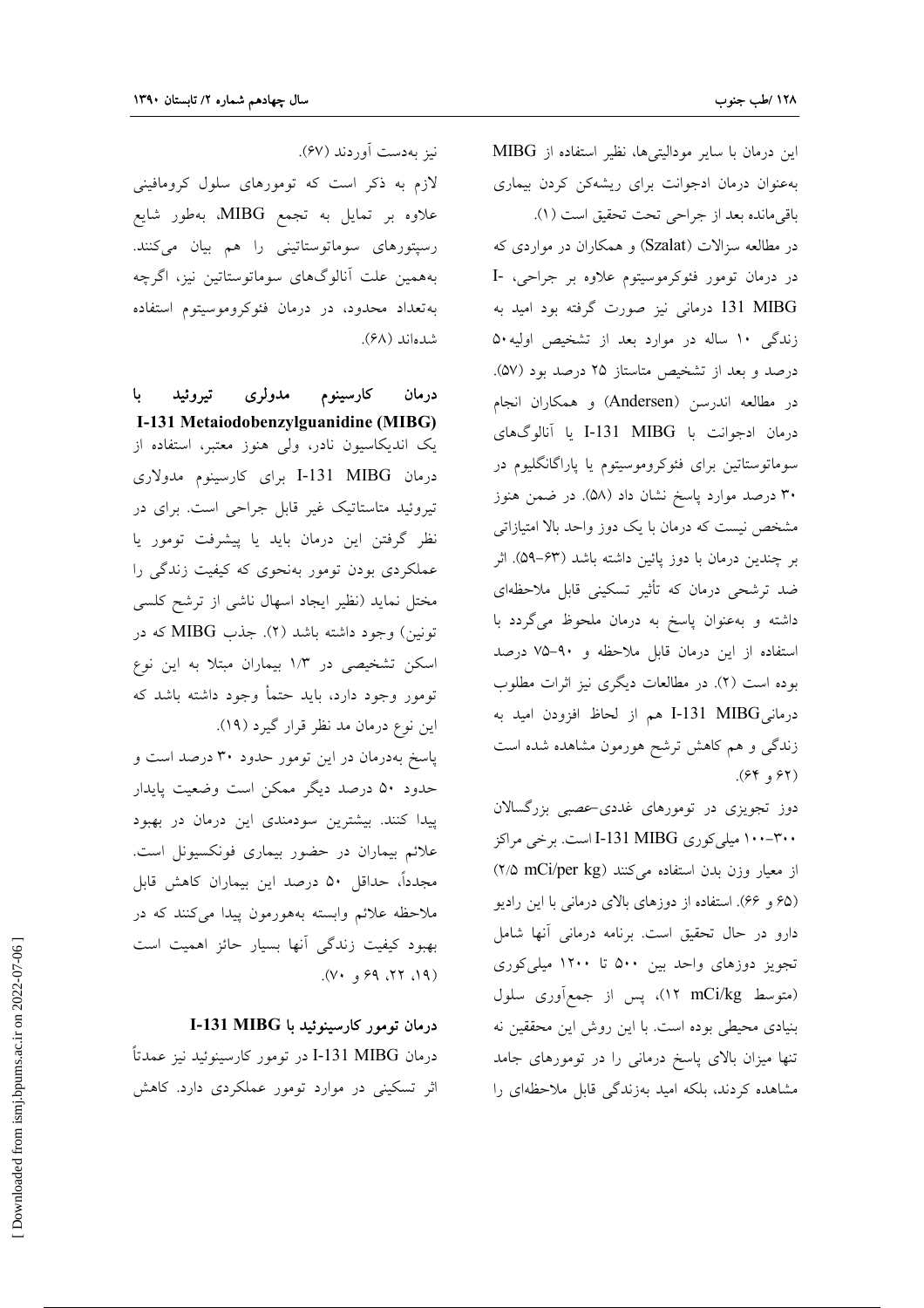اسهال و گرگرفتگی معمولاً رخ میدهد. میزان گزارش شده این نوع پاسخ درمانی که کیفیت زندگی را بهنحو قابل ملاحظهای بهبود میبخشد، ۷۰-۵۰ درصد است (١٣، ١٥، ١٧ و ٢١). البته يک ناهماهنگي بين تأثير اين درمان بر روی علائم و نشانههای آزمایشگاهی (نظیر کاهش هیدروکسی ایندول استیک اسید ادرار یا کروموگرانین A سرم) وجود دارد. این ناهماهنگی بهطور كامل شناخته شده نيست و احتمال مى رود فاكتورهاى هورمونال ناشناخته ديگرى حضور داشته باشند که موجب ایجاد علائم بیماری کارسینوئید ميگردند (۱۵ و ۶۵).

I-131 MIBG یک درمان مؤثر و بدون خطر برای تومور كارسينوئيد محسوب مى شود. مشاهده طولانى شدن امید بهزندگی با استفاده از دوزهای بالاتر، استفاده از اکتیویتههای اولیه بیشتر از ۳۰۰ میلی کوری را مطلوب مي نمايد (١٣).

### تومورهای دیگر

در مورد استفاده از درمان I-131 MIBG در تومورهایی نظیر کارسینوم سلول جزیرهای یا کارسینوم سلول مرکل و برخی دیگر از تومورهای نادر غددی-عصبی و درمان موفقیتآمیز بیماران اسپورادیک گزارشهایی وجود دارد (۱۹).

#### در مان

جهت انجام درمان با I-131 MIBG نياز به اتاق هاي شیلد شده، دستشویی و حمام مناسب، تجهیزات مونیتور کننده و پرسنل آموزش دیده میباشد. دوز تجویزی پیشنهادی بسیار متفاوت بوده و بین ۴۵۰ و ۱۸۵۰ مگابکرل/کیلوگرم یا اکتیویتههای استاندارد نظیر ۷ گیگابکرل تغییر میکند. برخی مراکز دوز ۳/۷–۱۴/۸ گیگابکرل/مترمربع بهکار بردهاند (۳۹). در

صورت وجود مهار مغز استخوان یا کاهش عملکرد کلیه، در برخی موارد ممکن است نیاز به کاهش دوز ىاشد.

تجويز I-131 MIBG بايد بهصورت انفوزيون در طی حداقل یک ساعت صورت گیرد تا از عوارض مربوط بهخود MIBG که از همه مهم تر افزایش فشار خون است، جلوگیری شود. تجویز باید از طریق یک کاتتر وریدی مرکزی یا محیطی با سیستم شیلد حفاظتی صورت گیرد تا پرتوتابی به پرسنل کاهش یابد. ضمناً باید این سیستم بهنحوی قرار داده شود تا MIBG در معرض نور خورشید قرار نگیرد. در طی انفوزیون، علائم حیاتی شامل ريت قلبي و فشارخون بايد مرتباً يا بهوسيله پرسنل یا توسط سیستم اتوماتیک اندازهگیری شود. پس از آن باید مقادیر کافی مایع داخل وریدی که موجب ترشح از طريق كليهها و مثانه و نتيجتاً کاهش تشعشع به پرسنل و بیماران است، تجویز شود. از آنجا که131-I دارای اشعهی گاما میباشد، در طی چند روز پس از تجویز دوز درمانی، اسکن صورت میگیرد. با استفاده این اسکن بعد از درمان، مرحلهبندي بهنحو حساس ترى صورت می گیرد. در طی ۶ هفته اول، شمارش سلولهای خونی با فواصل زمانی وابسته بهمیزان دوز ضروری است (۱، ۲ و ۲۴).

#### دوزيمتري

برخلاف پرتو درمانی خارجی، بهعلت حجمهای متفاوت تارگتها که اغلب کوچکتر از حد قابل اندازهگیری هستند و نیز ناهمگنی جذب MIBG، امکان دوزیمتری دقیق وجود ندارد. در مطالعهای میزان تشعشع تمام بدن بين ١/٧۵ تا ٢/٥ Gy بوده است (٧١).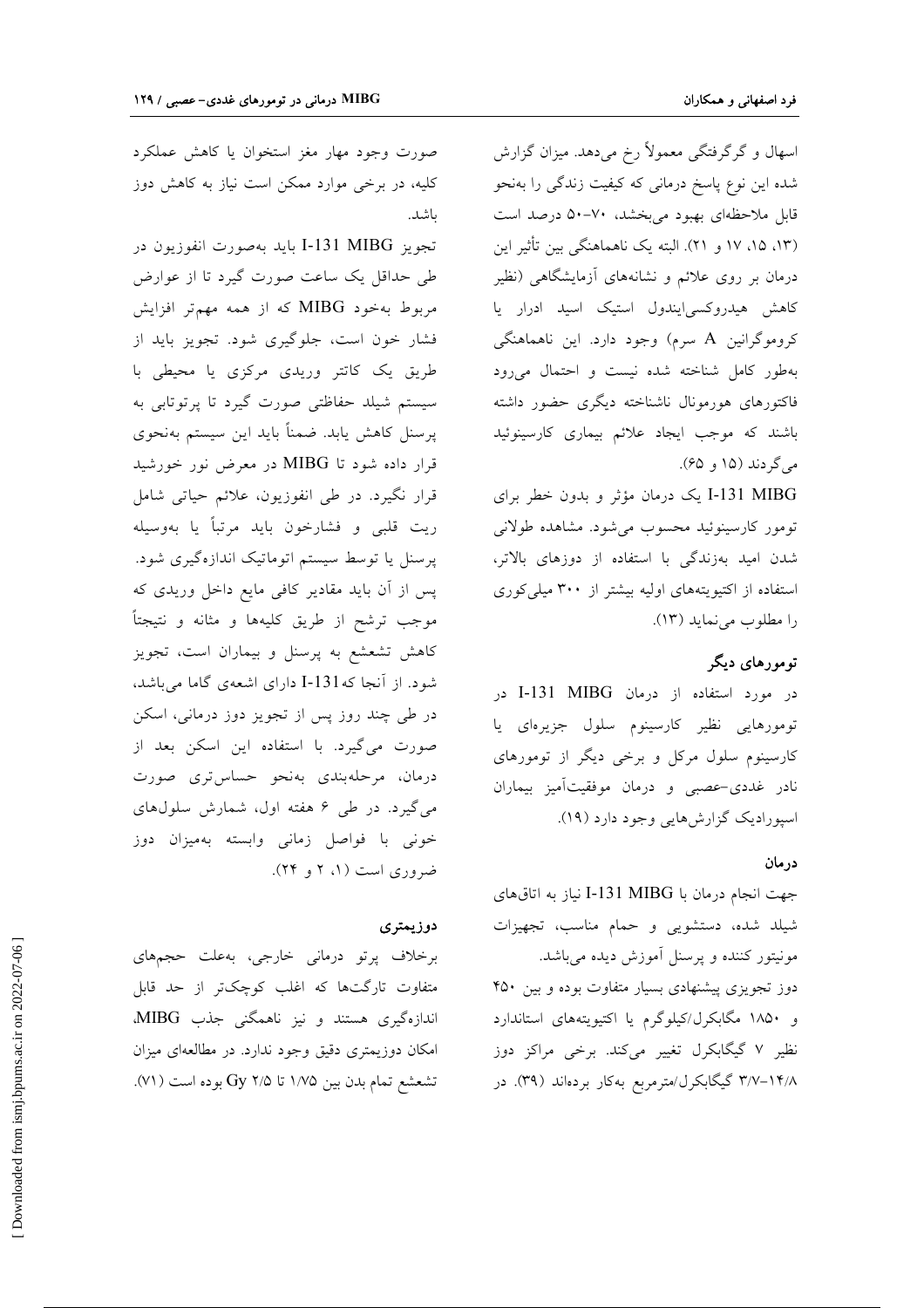### يس از درمان

تصویربرداری پس از درمان، بعد از گذشت حداقل ۴ روز صورت می گیرد. این تصویربرداری تمام بدن تفسیر مشاهدهای را به علت دوز بالاتر تسهیل میکند. پس از مرخص شدن بیمار باید پیگیری صورت گیرد. مونیتور نمودن مهار مغز استخوان بايد با شمارشهاى سلول خونی صورت گیرد که فواصل آن بسته بهدوز تجویزی می باشد (مثلاً هر ۲–۳ هفته یکبار در موارد دوز تجویزی ۴۰۰–۳۰۰ میلی کوری تا زمان بهبودی) (۲).

### عوارض درمانی

شايع ترين عارضه مشاهده شده تغييرات فشار خون بيمار در طي انفوزيون دارو، تهوع و استفراغ (عمدتاً در طی ۲۴ ساعت اول) میباشد. مهار مغز استخوان شايع ترين عارضه جدى درمان با I-131 MIBG است که بیشتر بهصورت ترومبوسیتوپنی و بهمیزان کمتر لکوینی است که اکثراً گذرا می باشد. این عارضه با میزان دوز مرتبط بوده و در مواردی ممکن است تجویز پلاکت یا ترانسفوزیون لازم گردد (۲، ۷۷–۷۲). اين عارضه خصوصاً اگر بيمار دچار متاستاز مغز استخوان هم باشد (٧٢) یا تحت شیمیدرمانی همزمان یا شیمی درمانی با دوز بالا هم قرار گرفته باشد، جدیتر است. سرکوب مغز استخوان در طی ۴–۲ هفته بعد از درمان

رخ میدهد و شدیدترین حالت آن ۶–۴ هفته بعد است. عوارض نادرتر شامل اختلال عملکردی کلیوی و کم کاری تیروئید خصوصاً در صورت عدم کفایت بلوک کردن تیروئید می باشد. نارسایی کبد نیز در موارد تجویز دوزهای بالا باید مدنظر باشد (۲). استفاده از دوز کمتر رادیودارو، مثلاً تا حداکثر ۱۵۰ میلی کوری در موارد درگیری گسترده متاستاتیک کبد جهت پیشگیری از تهوع شدید توصیه شده است (۶۵ و ۶۶). ریسک ایجاد بدخیمی ثانویه بعد از درمان نامشخص است. این بدخيمي ها در كودكان مبتلا به نوروبلاستوم كه با 131-I MIBG در مان شدهاند دیده شده است (۷۸).

در نهایت I-131 MIBG نقش مهمی در درمان تومورهای غددی-عصبی دارد. این روش موجب توقف رشد تومور و نیز مهار ترشح هورمون از این تومورها میگردد. استفاده از این پرتو دارو برای تومورهای فئوكروموسيتوم و ياراگانگليوم مؤثرترين روش درمان غير جراحی است. در تومور نوروبلاستوم خصوصاً اگر همراه با سایر درمانها استفاده شود، سودمند میباشد. در تومورهای کارسینوئید و کارسینوم مدولاری تیروئید نیز این درمان در بهبود علائم مؤثر بوده است. اگر چه عارضه مهار مغز استخوان مهم است، ولي با پيگيري منظم و دقیق بیمار میتوان آن را کنترل نمود.

### **References:**

- 1. Druce MR, Lewington V, Grossman AB. Targeted radionuclide therapy for neuroendocrine tumours: principles and application. Neuroendocrinology 2010; 91: 1-15.
- $131I-$ Ezziddin 2. Grünwald F, S. metaiodobenzylguanidine therapy of neuroblastoma and other neuroendocrine tumors. Semin Nucl Med 2010; 40: 153-63.
- 3. Garaventa A, Guerra P, Arrighini A, et al. Treatment of advanced neuroblastoma with 131I meta-iodobenzylguanidine. Cancer 1991;  $67:922-8.$
- 4. Garaventa A, Bellagamba O, Lo Piccolo MS,

et al. 131I-metaiodobenzylguanidine (131I-MIBG) therapy for residual neuroblastoma: A mono-institutional experience 43 with patients. Br J Cancer 1999; 81: 1378-84.

- 5. Hoefnagel CA, Voute PA, de Kraker J, et al. 131I-metaiodobenzylguanidine therapy after conventional therapy for neuroblastoma. J Nucl Biol Med 1991; 35: 202-6.
- 6.Klingebiel T, Bader P, Bares R, et al. Treatment of neuroblastoma stage 4 with 131I-meta-iodo-benzylguanidine, high-dose chemotherapy and immunotherapy. A pilot trial. Eur J Cancer 1998; 34: 1398-1402.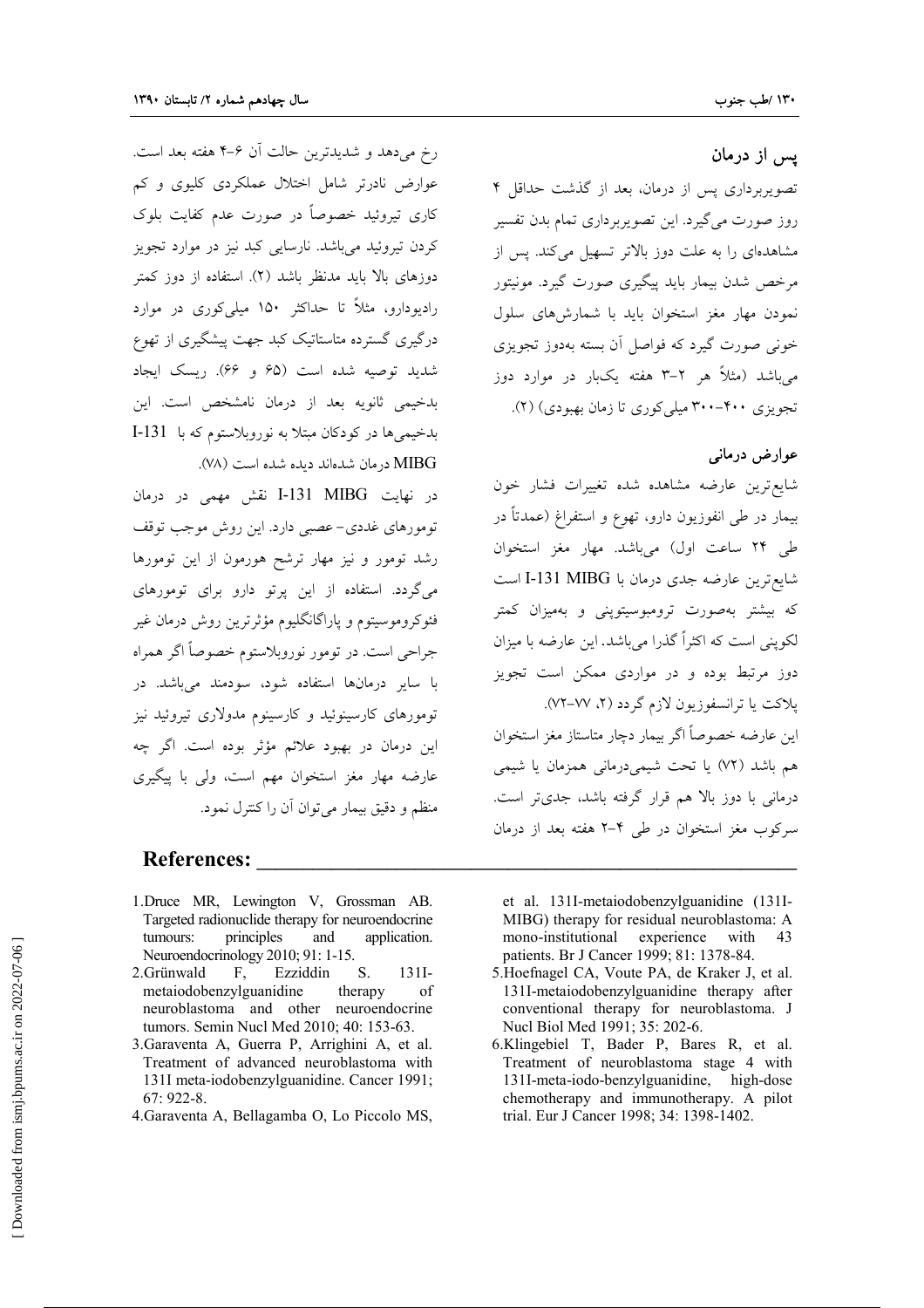- 7.Klingebiel T, Berthold F, Treuner J, et al. (MIBG) in treatment of 47 patients with neuroblastoma: Results of the German Neuroblastoma Trial. Med Pediatr Oncol 1991; 19: 84-8.
- 8.Lashford LS, Lewis IJ, Fielding SL, et al. Phase I/II trial of iodine 131 metaiodobenzylguanidine in chemoresistantneuroblastoma: A United Kingdom Children's Cancer Study Group investigation. J Clin Oncol 1992; 10: 1889-96.
- 9.Matthay KK, DeSantes K, Hasegawa B, et al. Phase I dose escalation of 131Imetaiodobenzylguanidine with autologous bone marrow support in refractory neuroblastoma. J Clin Oncol 1998; 16: 229-36.
- 10.Sisson JC, Shapiro B, Hutchinson RJ, et al. Survival of patients with neuroblastomas treated with 125I MIBG. Am J Clin Oncol 1996;19: 144-8.
- 11.Troncone L, Rufini V, Montemaggi P, et al. The diagnostic and therapeutic utility of radioiodinatedmetaiodobenzylguanidine (MIBG), 5 years experience. Eur J Nucl Med 1990; 16: 325-35.
- 12.Safford SD, Coleman RE, Gockerman JP, et al. Iodine-131 metaiodobenzylguanidine treatment for metastatic carcinoid. Results in 98 patients. Cancer 2004; 101: 1987-93.
- 13.Safford SD, Coleman RE, Gockerman JP, et al. Iodine-131 metaiodobenzylguanidine is an effective treatment for malignant pheochromocytoma and paraganglioma. Surgery 2003; 134: 956-62.
- 14.Loh KC, Fitzgerald PA, Matthay KK, et al. The treatment of malignant pheochromocytoma with iodine-131 metaiodobenzylguanidine (131IMIBG): A comprehensive review of 116 reported patients. J Endocrinol Invest 1997; 20: 648-58.
- 15.Taal BG, Hoefnagel CA, Valdes Olmos RA, et al. Palliative effect of metaiodobenzylguanidine in metastatic carcinoid tumors. J Clin Oncol 1996; 14: 1829-38.
- 16.Mukherjee JJ, Kaltsas GA, Islam N, et al. Treatment of metastatic carcinoid tumours,<br>phaeochromocytoma, paraganglioma and phaeochromocytoma, paraganglioma and medullary carcinoma of the thyroid with (131)I-meta-iodobenzylguanidine [(131)I-MIBG]. Clin Endocrinol (Oxf) 2001; 5: 47-60.
- 17.Bomanji JB, Wong W, Gaze MN, et al. Treatment of neuroendocrine tumours in adults with 131I-MIBG therapy. Clin Oncol (R Coll Radiol) 2003; 15: 193-8.
- 18.Nwosu AC, Jones L, Vora J, et al.

Assessment of the efficacy and toxicity of (131)I-metaiodobenzylguanidine therapy for metastatic neuroendocrine tumours. Br J Cancer 2008; 98: 1053-8.

- 19.Hoefnagel CA. Metaiodobenzylguanidine and somatostatin in oncology: Role in the management of neural crest tumours. Eur J Nucl Med 1994; 21: 561-81.
- 20.Buscombe JR, Cwikla JB, Caplin ME, et al. Long-term efficacy of low activity meta- [131I]iodobenzylguanidine therapy in patients with disseminated neuroendocrine tumours depends on initial response. Nucl Med Commun 2005; 26: 969-76.
- 21.Ezziddin S, Logvinski T, Ahmadzadehfar H, et al. Update zur I-131-MIBG-Therapie beimfortgeschrittenenKarzinoid:Langzeitüberleb en und ToxizitätbeiAnwendung von 11.1 GBq pro Zyklus. Nuklearmedizin 2008: 1-2.
- 22.Castellani MR, Seregni E, Maccauro M, et al. MIBG for diagnosis and therapy of medullary thyroid carcinoma: Is there still a role?. Q J Nucl Med Mol Imaging 2008; 52: 430-40.
- 23.Bombardieri E, Giammarile F, Aktolun C, et al. 131I/123I-metaiodobenzylguanidine (mIBG) scintigraphy: Procedure guidelines for tumour imaging. Eur J Nucl Med Mol Imaging 2010; 37: 2436-46.
- 24.Giammarile F, Chiti A, Lassmann M, et al. EANM procedure guidelines for 131I-metaiodobenzylguanidine (131I-mIBG) therapy. Eur J Nucl Med Mol Imaging 2008; 35: 1039-47.
- 25.Morthersill C, Seymour CB. Targeted radiotherapy: is the 'holy Grail' in sight?. J Nucl Med 2006; 47: 899-900.
- 26.Mothersill C, Seymour C. Radiation-induced bystander and other non-targeted effects: Novel intervention points in cancer therapy?. Curr Cancer Drug Targets 2006 ; 6: 447-54.
- 27.Ahlman H. Malignant pheochromocytoma: state of the field with future projections. Ann N Y Acad Sci 2006; 1073: 449-64.
- 28.Weiland DM, Wu J, Brown LE, et al. Radiolabeled adrenergic neuron-blocking agents: adrenomedullary imaging with 131I meta-iodobenzylguanidine. J Nucl Med 1980; 21: 349-53.
- 29.Beierwaltes WH. Treatment of neuroblastoma with 131I-MIBG:dosimetric problems and perspectives. Med Pediatr Oncol 1987; 15: 188-91.
- 30.Giammarile F, Lumbroso J, Ricard M, et al. Radioiodinatedmetaiodobenzylguanidine in neuroblastoma: Influence of high dose on tumour site detection. Eur J Nucl Med 1995;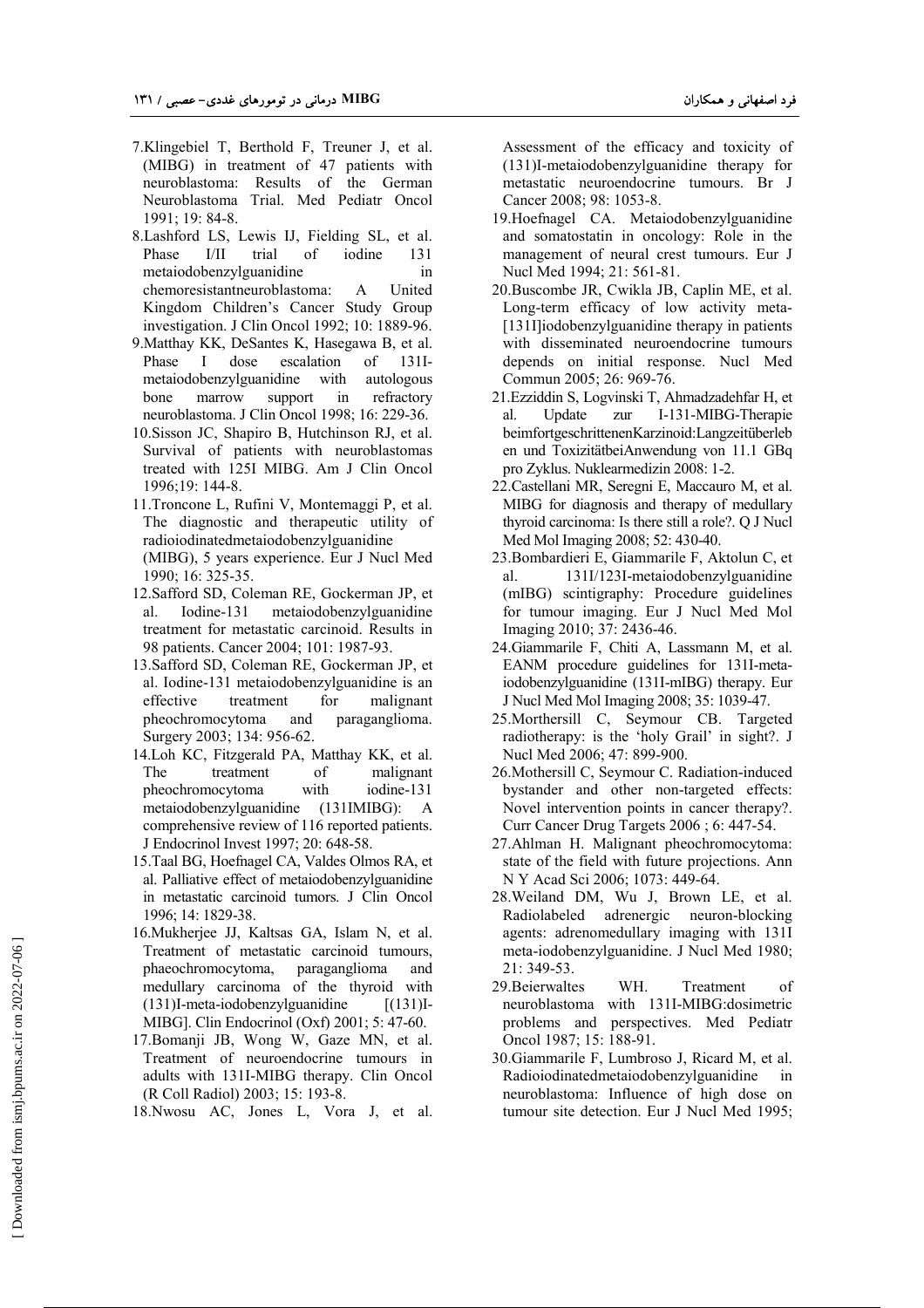22:1180-3.

- 31.Hoefnagel CA, Lewington VJ. MIBG therapy. In: Murray IPC, Ell PJ, editors. Nuclear medicine in clinical diagnosis and treatment. 2nd ed. New York: Churchill Livingstone; 1998: 1067–81.
- 32.Garaventa A, Gambini C, Villavecchia G, et al. Second malignancies in children with neuroblastoma after combined treatment with 131I-MIBG. Cancer 2003; 97: 1332-8.
- 33.Zaplatnikov K, Menzel C, Döbert N, et al. Case report: Drug interference with MIBG uptake in patient with metastatic paraganglioma. Br J Radiol 2004; 77: 525-7.
- 34.Matthay KK, Yanik G, Messina J, et al. Phase II study on the effect of disease sites, age, and prior therapy on response to iodine-131-metaiodobenzylguanidine therapy in refractory neuroblastoma. J Clin Oncol 2007; 25: 1054-60.
- 35.Wafelman AR, Nortier YL, Rosing H, et al. Renal excretion of metaiodobenzylguanidine after therapeutic doses in cancer patients and itsrelation to dose and creatinine clearance. Nucl Med Commun 1995; 16: 767-72.
- 36.Ehninger G, Klingebiel T, Kumbier I, et al. Stability and pharmacokineticsof m-131Iiodobenzylguanidine in patients. Cancer Res 1987; 47: 6147-9.
- 37.Klingebiel T, Treuner J, Ehninger G, et al. 131 I-metaiodobenzylguanidinein the treatment of metastatic neuroblastoma. Clinical, pharmacological,and dosimetric aspects. Cancer Chemother Pharmacol 1989; 25: 143-8.
- 38.Schilling FH, Spix C, Berthold F, et al. Neuroblastoma screening at oneyear of age. N Engl J Med 2002; 346: 1047-53.
- 39.Stiller CA, Parkin DM. International variations in the incidence of neuroblastoma. Int J Cancer 1992; 52: 538-43.
- 40.Brodeur M, Castleberry RP. Neuroblastoma. In: Pizzo PA, Poplack DG, editors. Principles and Practice of Pediatrics. 5th edPhiladelphia: Lippincot-Raven; 1997: 761-97.
- 41.Matthay KK. Neuroblastoma. In: Pochedly C, editor. Neoplastic Diseasesin Childhood. 5th ed. Chur, Switzerland: Harwood; 1994: 735-78.
- 42.Matthay KK, Villablanca JG, Seeger RC, et al. Treatment of high riskneuroblastoma with intensive chemotherapy, radiotherapy, autologousbone marrow transplantation, and 13-cis-retinoic acid. N Engl J Med 1999; 341: 1165-73.
- 43.London WB, Castleberry RP, Matthay KK, et al. Evidence for an agecutoff greater than

365 days for neuroblastoma risk group stratificationin the Children's Oncology Group. J Clin Oncol 2005; 23: 6459-65.

- 44.Marris JM, Hogarty MD, Bagatell R, et al. Neuroblastoma. Lancet 2007; 369: 2106-20.
- 45.Brodeur M, Pritchard J, Berthold F, et al: Revisions of the internationalcriteria for neuroblastoma diagnosis, staging, and response to treatment. J Clin Oncol 1993; 11:1466-77.
- 46.Shimada H, Ambros IM, Dehner LP, et al: The international neuroblastomapathology classification (the Shimada system). Cancer 1999; 86: 364-72.
- 47.Attiyeh EF, London WB, Mosse YP, et al. Childrens Oncology Group:Chromosome 1p and 11q deletions and outcome in neuroblastoma. N Engl J Med 2005; 353: 2243-53.
- 48.Bown N, Cotterill S, Lastowska M, et al. Gain of chromosome arm 17qand adverse outcome in patients with neuroblastoma. N Engl J Med 1999; 340: 1954-61.
- 49.de Kraker J, Hoefnagel KA, Verschuur AC, et al. Iodine-131-metaiodobenzylguanidine as initial induction therapy in stage 4 neuroblastoma patients over 1 year of age. Eur J Cancer 2008; 44: 551-6.
- 50.Taggart D, Dubois S, Matthay KK. Radiolabeled metaiodobenzylguanidinefor imaging and therapy of neuroblastoma. Q J Nucl Med Mol Imaging 2008; 52: 403-18.
- 51.Miano M, Garaventa A, Pizzitola MR, et al. Megatherapy combining  $I(131)$ metaiodobenzylguanidine and high-dose chemotherapy with haematopoietic progenitor cell rescue for neuroblastoma. Bone Marrow Transplant 2001; 27: 571-4.
- 52.Menzel C, Graichen S, Berner U, et al: Monitoring the efficacy of iodine-131 MIBG therapy using fluorine-18-FDG-PET. Acta Med Austriaca 2003; 30: 37-40.
- 53.Chrisoulidou A, Kaltsas G, Ilias I, et al. The diagnosis and management of malignant phaeochromocytoma and paraganglioma. Endocr Relat Cancer 2007; 14: 569-85.
- 54.Widimský JJr, Zelinka T, Petrák O, et al. Pheochromocytoma: diagnosis and treatment Cas Lek Cesk 2009; 148: 365-9.
- 55.Kaltsas GA, Papadogias D, Makras P, et al. Treatment of advanced neuroendocrine tumours with radiolabelled somatostatin analogues. Endocr Relat Cancer 2005; 12: 683-99.
- 56.Kölby L, Bernhardt P, Johanson V, et al. Can quantification of VMAT and SSTR expression be helpful for planning